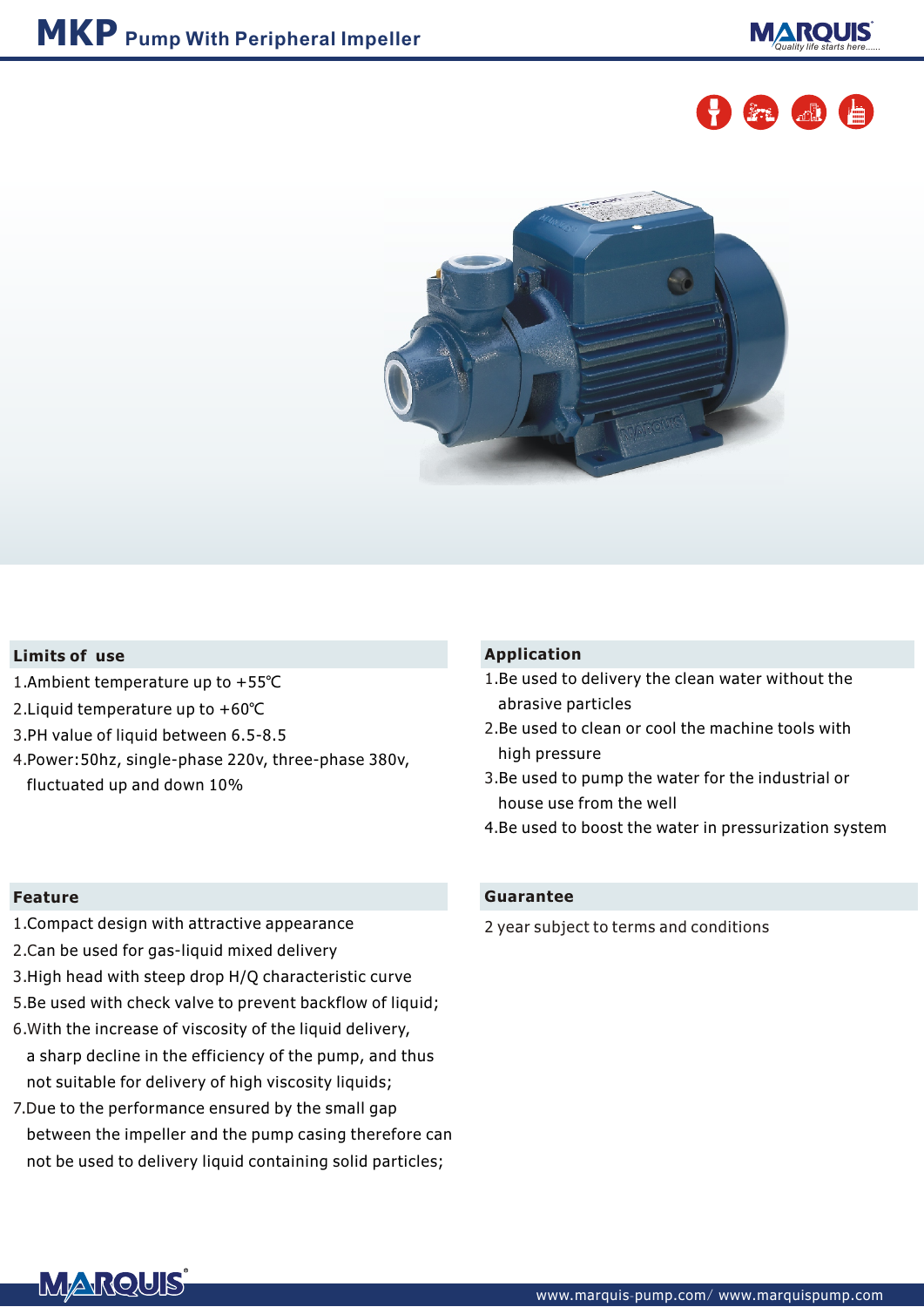

# **CHARACTERISTIC CURVES AND PERFORMANCE DATA**

**50 Hz n**=**2900 1**/**min** Hs=0 m



| Pump Type      |              | Power     |                | Q | $m^3/h$ | 0  | 0.3 | 0.6 | 0.9 | 1.2 | .5 <sub>1</sub>          | .8 | 2.1 | 2.4 | 2.7 | 3.0 | 3.3 |
|----------------|--------------|-----------|----------------|---|---------|----|-----|-----|-----|-----|--------------------------|----|-----|-----|-----|-----|-----|
| Sing-phase     | Three-phase  | <b>KW</b> | <b>HP</b>      |   | I/min   | 0  | 5   | 10  | 15  | 20  | 25                       | 30 | 35  | 40  | 45  | 50  | 55  |
| MKP50          | <b>MK50</b>  | 0.18      | 0.25           |   | H<br>m  | 24 | 20  | 15  | 10  | 6   | $\overline{2}$           |    |     |     |     |     |     |
| MKP61          | <b>MK61</b>  | 0.25      | 0.33           |   |         | 27 | 22  | 18  | 14  | 10  | 6                        | 2  |     |     |     |     |     |
| MKP62          | <b>MK62</b>  | 0.37      | 0.50           |   |         | 33 | 27  | 22  | 17  | 12  | $\overline{\phantom{a}}$ | 4  |     |     |     |     |     |
| MKP63          | MK63         | 0.42      | 0.55           |   |         | 40 | 36  | 31  | 26  | 22  | 18                       | 14 | 9   | 4   |     |     |     |
| <b>MKP70-1</b> | MK70-1       | 0.55      | 0.75           |   |         | 50 | 45  | 39  | 34  | 28  | 24                       | 19 | 12  | 6   |     |     |     |
| <b>MKP80-1</b> | MK80-1       | 0.75      |                |   |         | 60 | 55  | 49  | 44  | 38  | 31                       | 25 | 18  | 11  | 4   |     |     |
| <b>MKP200</b>  | <b>MK200</b> | 1.5       | $\overline{2}$ |   |         | 80 | 74  | 68  | 60  | 56  | 50                       | 44 | 38  | 31  | 24  | 18  | 11  |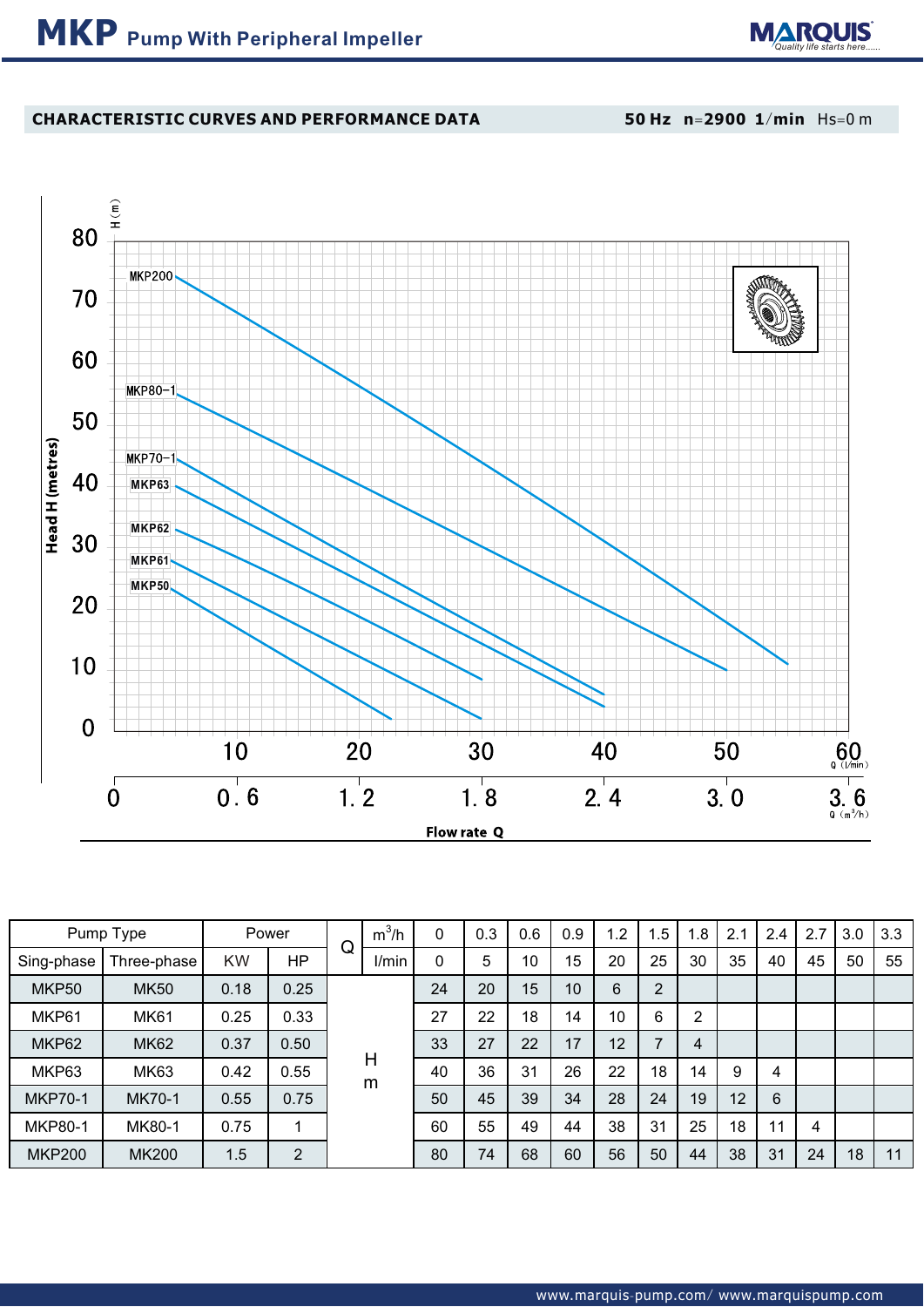



| Pump Type      |               | Openings        |                 | Dimensions(mm) |       |     |    |    |     |     |     |     |    |    |
|----------------|---------------|-----------------|-----------------|----------------|-------|-----|----|----|-----|-----|-----|-----|----|----|
| Sing-phase     | Three-phase   | DN <sub>1</sub> | DN <sub>2</sub> | a              |       | h   | h1 |    |     | m   | n   | n1  | W  | S  |
| MKP50          | <b>MK50</b>   | 1"              | 1"              | 40             | 230   | 155 | 63 | 17 | 130 | 57  | 118 | 100 | 60 |    |
| MKP61          | <b>MK61</b>   | 1"              | 1"              | 44             | 256   | 155 | 63 | 20 | 142 | 90  | 120 | 100 | 65 |    |
| MKP62          | <b>MK62</b>   | 1"              | 1"              | 44             | 256   | 155 | 63 | 20 | 142 | 90  | 120 | 100 | 65 |    |
| MKP63          | <b>MK63</b>   | 1"              | 1"              | 44             | 230   | 155 | 63 | 17 | 138 | 57  | 118 | 100 | 60 |    |
| <b>MKP70-1</b> | <b>MK70-1</b> | 1'              | 1'              | 47             | 284   | 180 | 71 | 20 | 164 | 103 | 137 | 110 | 66 |    |
| <b>MKP80-1</b> | <b>MK80-1</b> | 1"              | 411             | 57             | 304.5 | 180 | 71 | 20 | 163 | 103 | 137 | 110 | 77 |    |
| <b>MKP200</b>  | <b>MK200</b>  | 1"              | 1"              | 55             | 354   | 200 | 80 | 20 | 174 | 100 | 154 | 125 | 81 | 11 |

| Model          | Piece | GW(kg) | NW(kg) | Volume $(m^3)$ | L(cm)  | W(cm) | H(cm) |
|----------------|-------|--------|--------|----------------|--------|-------|-------|
| MKP50          |       | 4.3    | 4      | 0.007          | 25.000 | 15.00 | 17.50 |
| MKP61          |       | 5.4    | 5.16   | 0.008          | 28.300 | 15.80 | 17.30 |
| MKP62          |       | 5.6    | 5.3    | 0.007          | 28.00  | 14.50 | 17.50 |
| MKP63          |       | 6.1    | 5.8    | 0.007          | 25.00  | 15.00 | 17.50 |
| <b>MKP70-1</b> |       | 8.7    | 8.3    | 0.010          | 30.50  | 16.00 | 20.00 |
| <b>MKP80-1</b> |       | 10.76  | 10.36  | 0.011          | 33.30  | 16.40 | 20.70 |
| <b>MKP200</b>  |       | 18.62  | 17.46  | 0.021          | 39.00  | 22.00 | 25.00 |